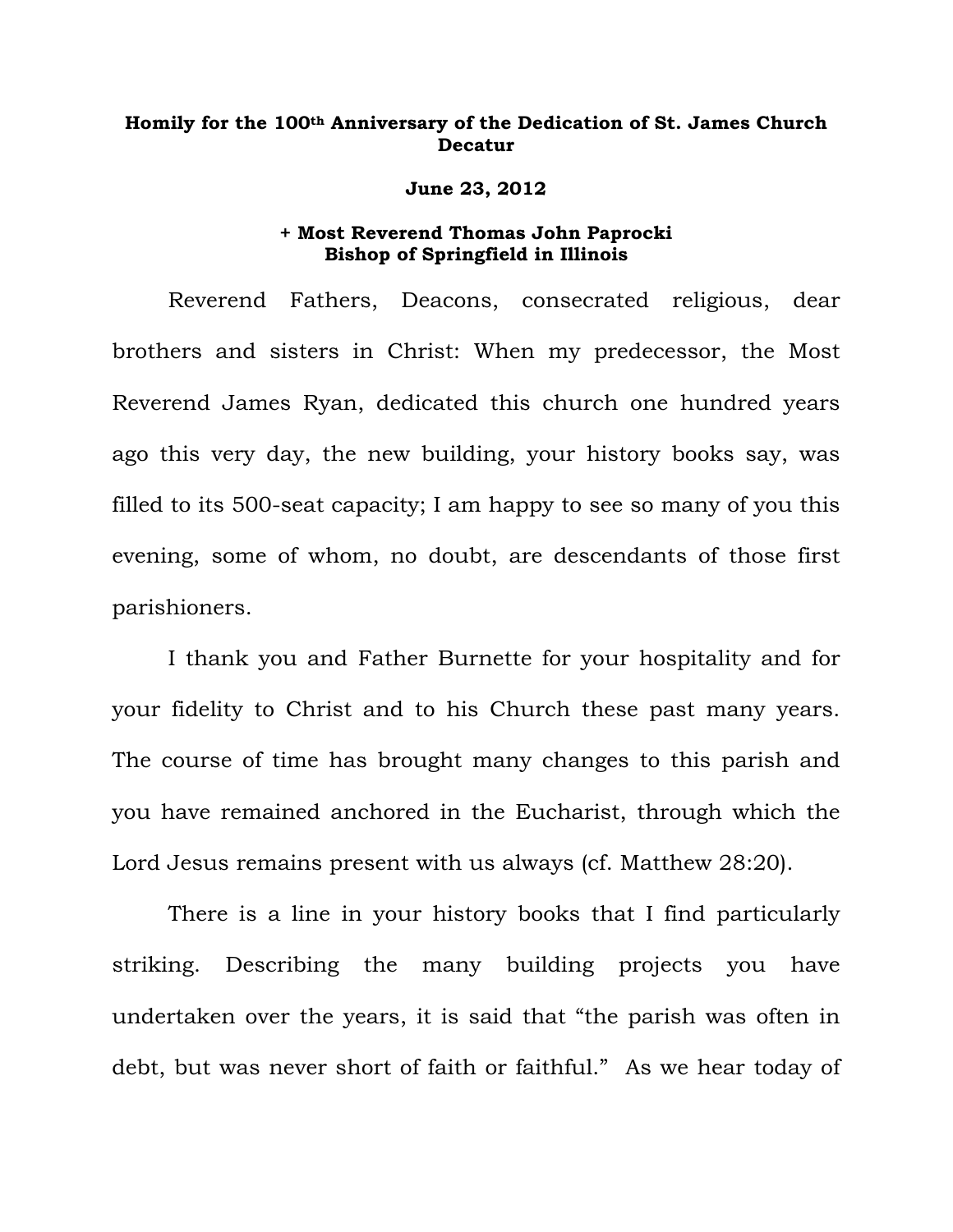the curious encounter between Jesus and Zacchaeus, we are reminded of the fundamental purpose of a parish: the encounter with Jesus Christ.

When we were presented for Baptism, our parents were asked what they wanted of the Church for us. "Faith," they answered. When asked what faith offers us, they answered, "Eternal life." It is within the parish church that the promise of eternal life is ordinarily bestowed upon the faithful in the waters of Baptism.

Too often in our daily activities it seems we lose sight of this foundational question – What does faith offer you? - but Zacchaeus did not, even if he could not have formulated it so. Why else would he, a man of no little importance, have made himself look so foolish as to climb a tree only to "see who Jesus was" (Luke 19:3)? Being a man "small of stature," he would not have been able to force his way through the crowd; what else could he do but climb a tree (Luke 19:3)? To a heart longing for the fullness of joy and peace, for eternal life, it seemed the only rational thing to do.

But why did Zacchaeus not simply look for another opportunity to see Jesus? Something compelled him to look upon Jesus at that very moment; he simply could not wait. He wanted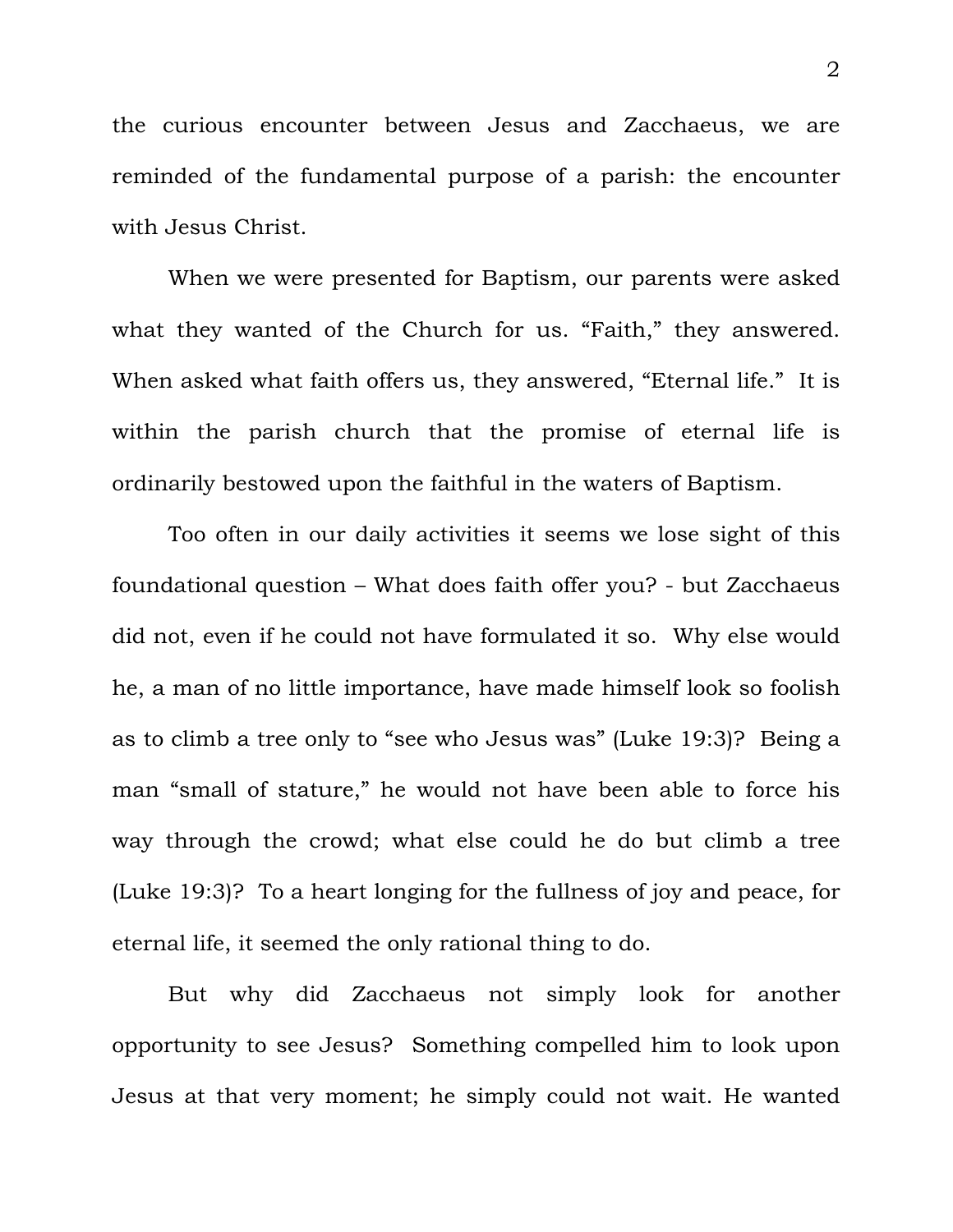faith; he wanted eternal life; he wanted to be numbered a fellow citizen with the saints (cf. Ephesians 2:19).

 Jesus, of course, knew the desire of Zacchaeus' heart; whereas so many of the crowd were simply there to see the spectacle of Jesus' passing through, Zacchaeus wanted to encounter Jesus, but he dared not force himself upon Jesus. As we celebrate the 100th anniversary of St. James church, we have much to learn from this little man.

 First, finding himself overwhelmed, Zacchaeus ignored the crowd and made himself look foolish in his efforts to be near Jesus, to see him. There are many crowds which seek to overwhelm us today and to obscure the sight of Jesus. Saint Augustine reminds us:

The crowd laughs at the lowly, at people walking the way of humility, who leave the wrongs they suffer in God's hands and do not insist on getting back at their enemies… The crowd gets in the way and prevents Jesus from being seen. The crowd boasts and crows when it is able to get back what it owns. It blocks the sight of the one who said as he hung on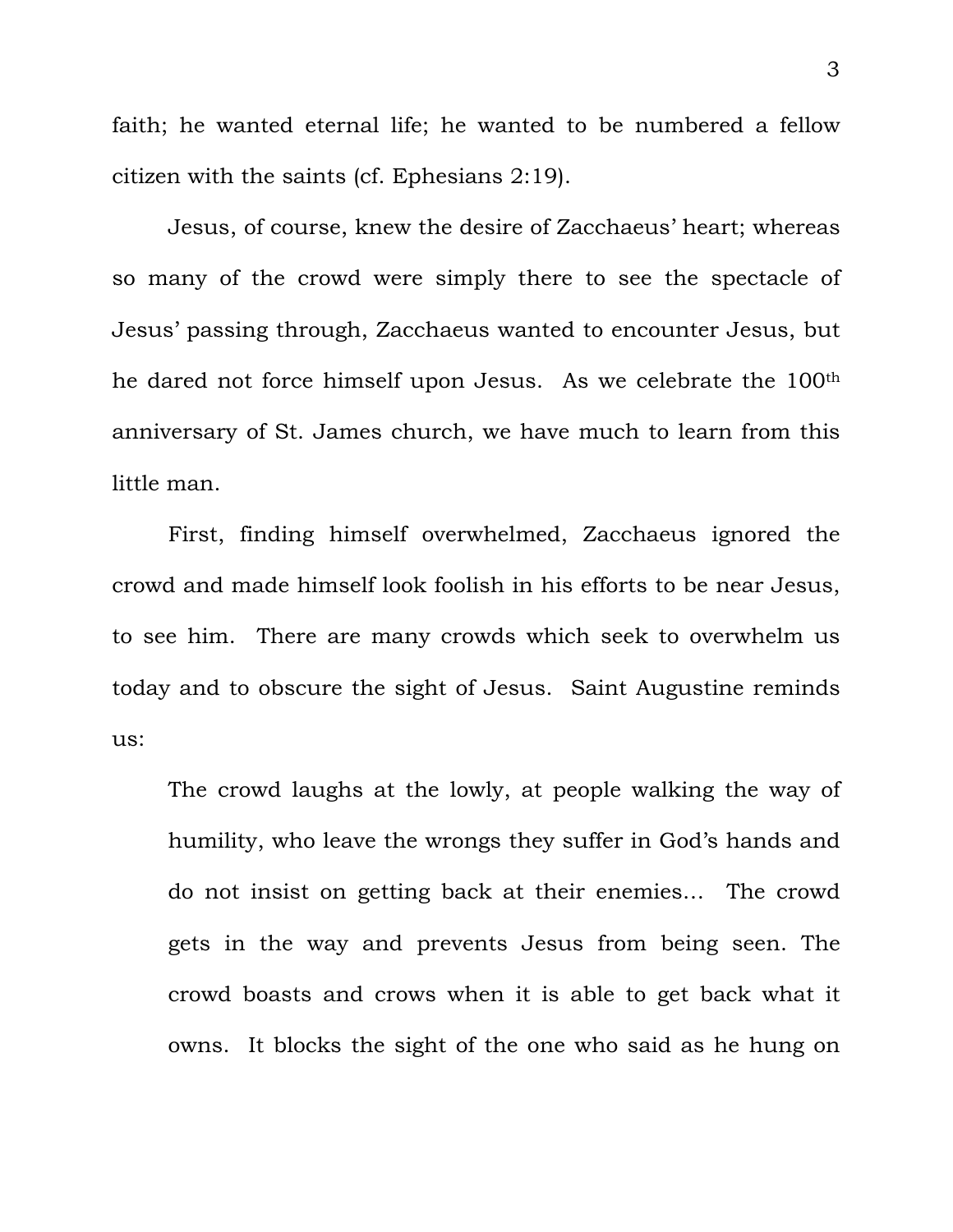the cross, "Father, forgive them, because they do not know what they are doing" (Luke 23:34).<sup>1</sup>

But Zacchaeus ignored the crowd and climbed the sycamore tree. When the crowd moves in between Jesus and us, will we allow the crowd to block our sight of the Lord, to keep us from following Him, or will we allow ourselves to look foolish as we strive to keep our eyes fixed on Him?

 Here in this church each of us has the opportunity to encounter Jesus Christ, to look upon Him and learn from Him, week after week, day after day. Here we can – and should – follow the example of Zacchaeus. Again, St. Augustine says:

Let Zacchaeus grasp the sycamore tree, and let the humble person climb the cross. That is little enough, merely to climb it. We must not be ashamed of the cross of Christ, but we must fix it on our foreheads, where the seat of shame is. Above where all our blushes show is the place we must firmly fix that for which we should never blush.2

Let us not be afraid to appear foolish before men as we seek to follow Christ, remembering that "the foolishness of God is wiser than men" (I Corinthians 1:25).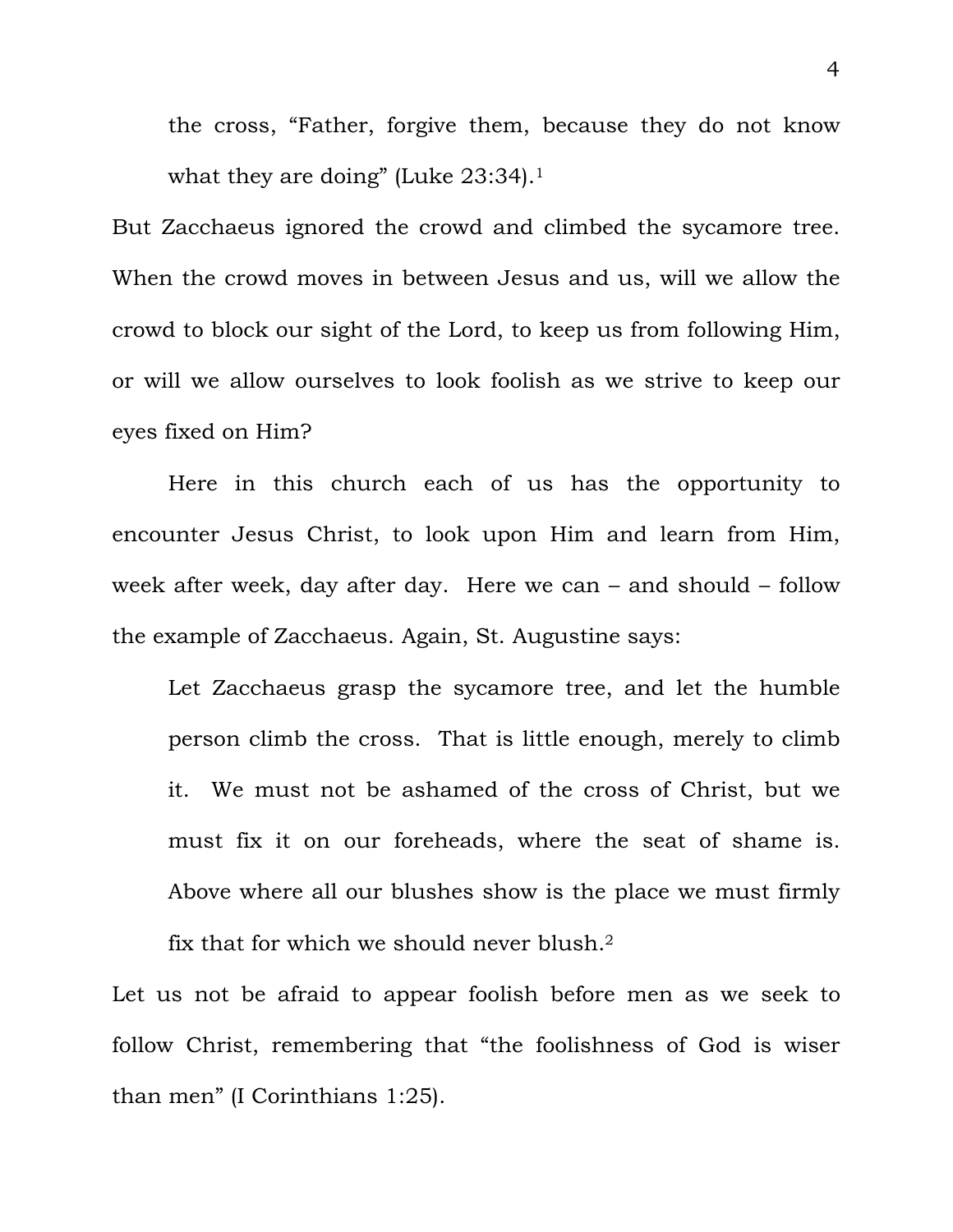Second, when Jesus invited himself to stay at his house, Zacchaeus "made haste" and "received him joyfully" (Luke 19:6). We might think the Lord somewhat rude in inviting himself, but, as Saint Ambrose says, "although Christ had not yet heard his voice of invitation, he has heard his good will."3

Has the Lord heard our good will? In every celebration of the Eucharist, Jesus invites himself into the homes of our souls. He longs to dine with us, to converse with us, to know us, to lead us to eternal life through the conversion of our hearts. As we come to the Holy Mass, are our hearts joyful? Do we make haste to encounter the Lord in the Eucharist?

Third, when confronted with the sinfulness of his occupation, Zacchaeus generously made every effort to make things right and to more than repay those whom he may have cheated. For this foolhardy generosity, Zacchaeus is to be praised. As Maximus of Turin says:

From this, we understand that wealth is not a hindrance but a help to attaining the glory of Christ. While we possess it, we should not squander it on wild living but give it away for the sake of salvation. There is no crime in possessions, but there